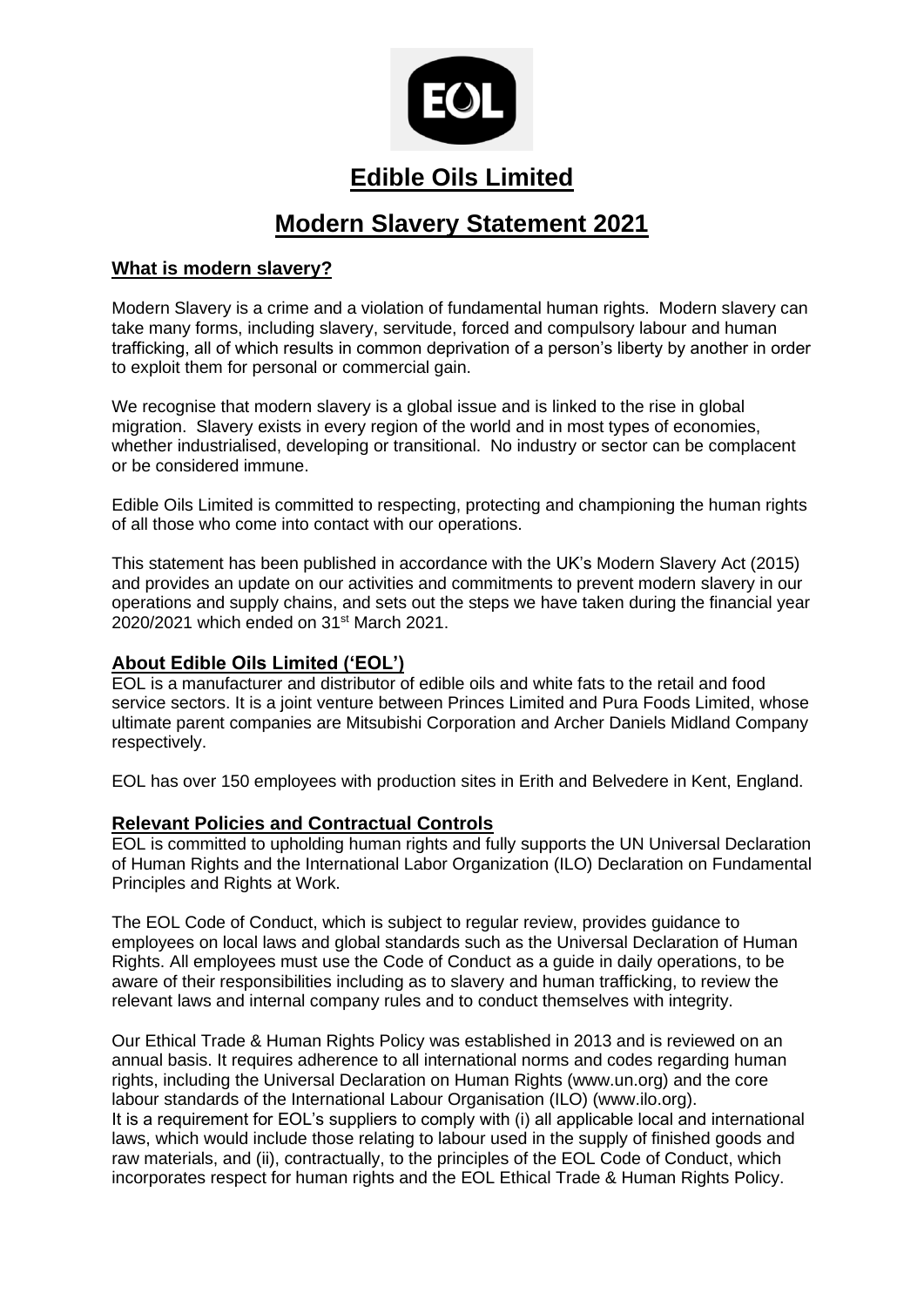#### **Our supply chains**

We take a partnership approach with suppliers, seeking to foster long term supply agreements in order to provide security and integrity, including respecting human rights and combatting slavery and human trafficking that we, our customers and consumers' demand.

Our suppliers provide both finished goods and raw materials for manufacturing across all of our core product areas, which are edible oils and fats.

#### **Risk Assessment and Due Diligence**

Risks of modern slavery are dynamic and can quickly evolve. As a result we regularly assess and respond to risks in our business and wider supply chain.

All EOL owned sites are registered on SEDEX (Supplier Ethical Data Exchange), a not-forprofit organisation dedicated to driving improvement in responsible and ethical business practices in global supply chains.

SEDEX provides us with an initial risk assessment for suppliers and supply chains with country and product category specific intelligence. This allows us to monitor and mitigate the risk of slavery and human trafficking by providing insight into any high-risk areas. In addition, our own knowledge and experience from cross functional teams, allows us to make informed risk assessments for specific raw materials, sectors and countries.

We use SEDEX to help us assess risk and manage compliance across our manufacturing sites and direct suppliers.

Our risk assessment shapes our future purchasing strategy, audit schedule and any remediation action necessary with the supplier or, using our influence, to instigate positive change in the wider supply chain or industry.

All employees receive the EOL Code of Conduct and are given regular training which is monitored by our Compliance Committee.

We actively support employee engagement, representation, and the ability of an employee to raise concerns. Freedom of association and the right to collective bargaining are core labour standards that we respect, as guided by the ILO. We apply our employment practices to ensure they meet, as a minimum, legislative requirements.

Both of our UK production sites are also SEDEX registered and undergo regular audits.

All temporary agency labour currently used in our UK operations is provided through Association of Labour Providers member companies who are registered Stronger Together Business Partners. They all have a documented Hidden Labour Exploitation Policy and have demonstrated a commitment to raising awareness of hidden labour exploitation through their processes and through communicating key indicators to operational staff. We are also enhancing our audit process considering the Stronger Together Checklist, annual assessments and action plans.

A number of companies provide services to our production sites such as cleaning, security and staff restaurants. In 2020/21 we continued to proactively engage with all third-party companies that provide services to our operations. We consider the greatest risk of slavery and human trafficking is in our supply chain where we undertake procurement activities and where operations and direct managerial oversight are out of our direct control.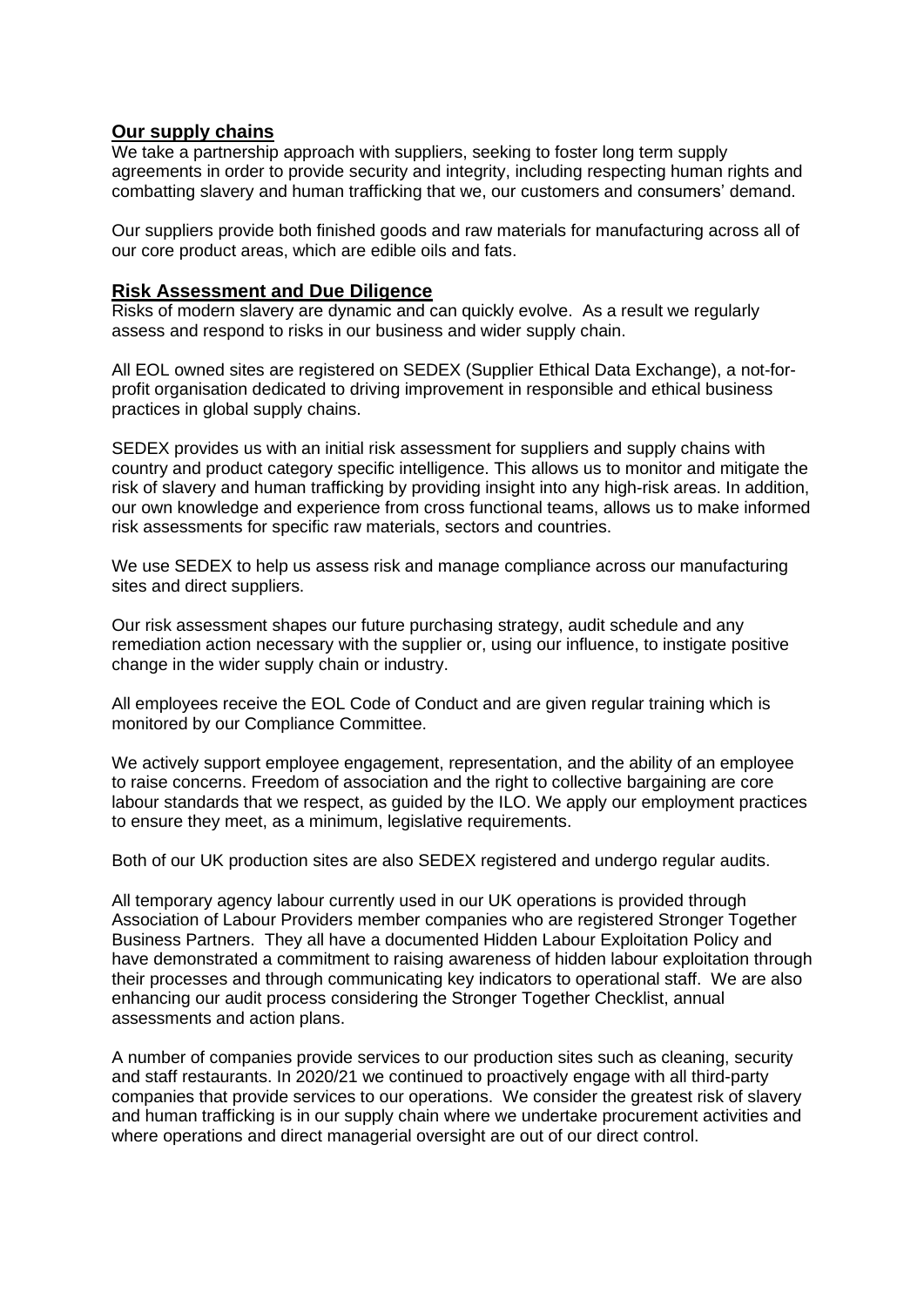## **Monitoring and Auditing**

Via our Ethical Trade & Human Rights Policy, we communicate to all our suppliers that EOL may conduct risk assessments and onsite evaluations of suppliers including requiring independent ethical trade audits to be undertaken at appropriate intervals.

If we identify cases of non-compliance to our Policy or any relevant legislation, we communicate our remediation requirements and provide support for redressing specific issues. If the supplier is unable to satisfactorily address these issues, we reserve the right to terminate business with immediate effect. This is a provision in our Standard Conditions of Purchase.

In the event of evidence of a labour violation in our upstream supply chain we will address the issue with our supplier but also seek to work with relevant stakeholders such as government, appropriate trade bodies and Non-Governmental Organisations in order to resolve issues. If it is possible to identify individual cases of unethical working practices, we will eliminate the individual supplier from our supply chain if remediation action is unsatisfactory.

## **Key Performance Indicators**

EOL is committed to measuring and monitoring our ethical trading performance to maximise focus within our business and supply chain.

Following on from our commitment in our 2020 statement to measure and report against a number of indicators, we can confirm:

- There were zero incidences of modern slavery identified at our EOL UK sites during the year.
- For the Belvedere site (Sedex site reference: ZS1066095) the most recent third-party ethical audit was undertaken on  $10<sup>th</sup>$  November 2020, with a follow-up audit undertaken on  $10<sup>th</sup>$  June 2021. The next audit is scheduled before  $10<sup>th</sup>$  November 2022.
- For the Erith site (Sedex site reference: ZS1066108) the most recent third-party ethical audit was undertaken on  $12<sup>th</sup>$  November 2020, with a follow-up audit undertaken on  $14<sup>th</sup>$  June 2021. The next audit is scheduled before  $12<sup>th</sup>$  November 2022.

#### Business Critical and Critical Non-Conformances

EOL uses the Sedex Members Ethical Trade Audit Non-Compliance Guidance to assess the significance of a criticality of an audit non-conformance.

A Business Critical Non-Conformance (NC) represents a critical breach of an ETI base code item or local law resulting in an issue which presents a critical or imminent risk to worker's safety / critical risk to life and limb or which constitutes a critical breach of workers' human rights. This may put either new business or ongoing business at risk and will therefore require immediate correction or improvement.

A Critical NC is a severe breach which represents a danger to workers / those on site, or which constitutes a severe breach of workers' human rights; a severe material breach of an ETI base code requirement / law; a systematic and deliberate breaking of a code requirement / law; an attempt to pervert the course of the audit through fraud, coercion, deception, interference or deliberate damage to brand reputation; or a major non-compliance that has not been addressed over time, or for which no significant improvement has been made.

We are pleased to report that there were zero overdue and outstanding Business Critical or Critical Non-Conformances within our EOL UK sites.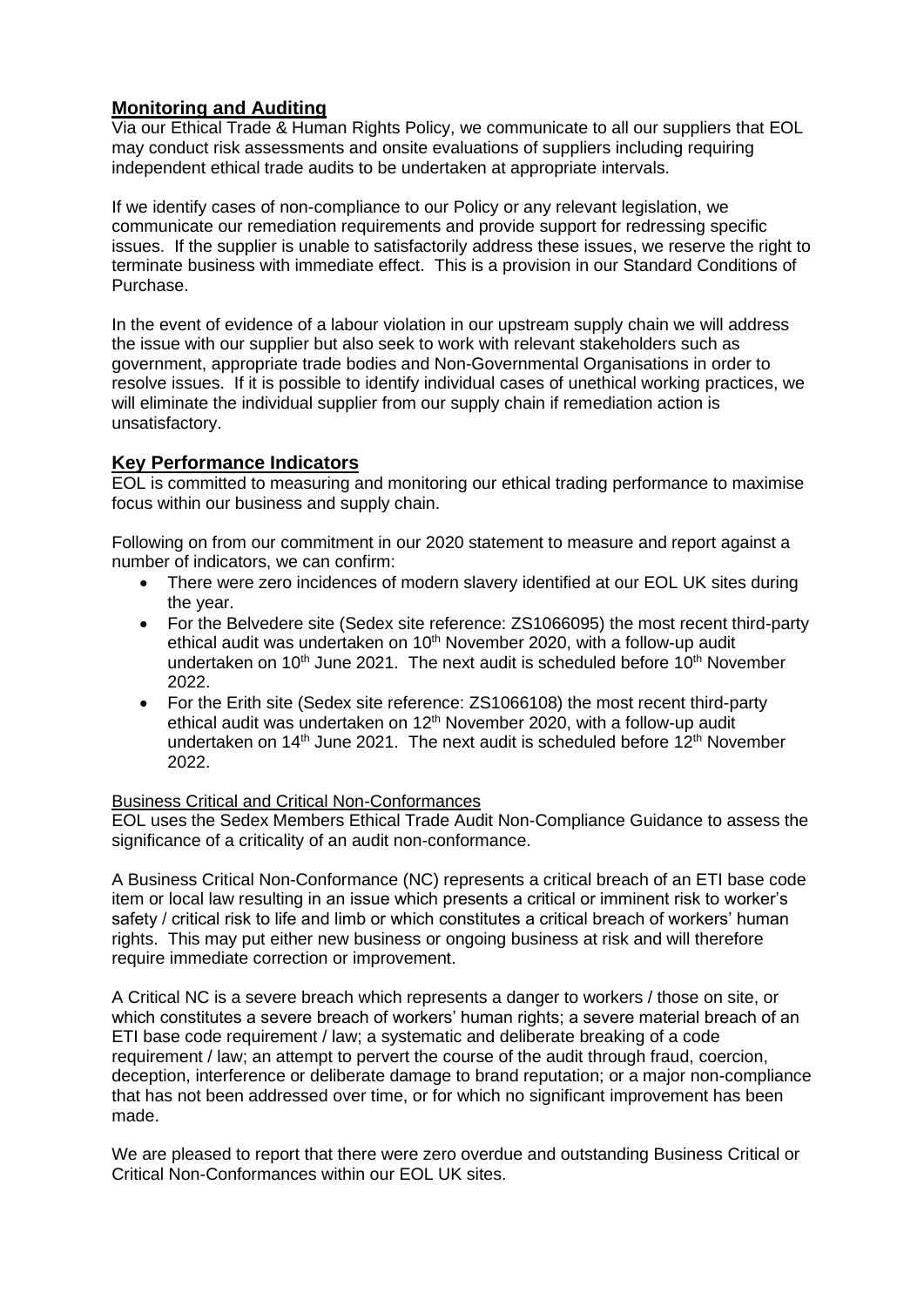## **Partnering to address root cause issues**

EOL recognises the benefit in collaborating with third parties to drive meaningful change and address some of the root cause issues of large and complex modern slavery incidences.

Our collaborative partners include:



Member

#### **Ethical Trading Initiative (ETI)**

ETI is a leading alliance of companies, trade unions and non-governmental organisations that promotes respect for workers' rights around the globe. The ETI was founded in 1998 in response to growing concerns about the poor pay and conditions of workers in many international supply chains.



#### **Food Network for Ethical Trade (FNET)**

FNET is a network of UK food companies collaborating to improve working conditions in supply chains.

The activities of FNET consist of supplier support, tools including risk assessment and guidance, collaborative working and joint learning to form a framework for identifying, managing and responding to global food supply chain ethical trade risks.



#### **Indirect Procurement Human Rights Forum (IPHR)**

Princes are part of a ground-breaking initiative which, through industry-wide collaboration, is looking to improve the human rights of workers in indirect procurement (also known as Goods and Services Not for Resale) supply chains.



#### **Supplier Ethical Data Exchange (Sedex)**

Sedex is one of the world's largest collaborative platforms for sharing responsible sourcing data on supply chains, used by more than 60,000 members in over 180 countries. Sedex is one of the ethical trade organisations that we require our suppliers to be members of, as part of our Ways of Working requirements. The platform can be used by buyers, suppliers and auditors to quickly identify and share indicators of forced labour and modern slavery.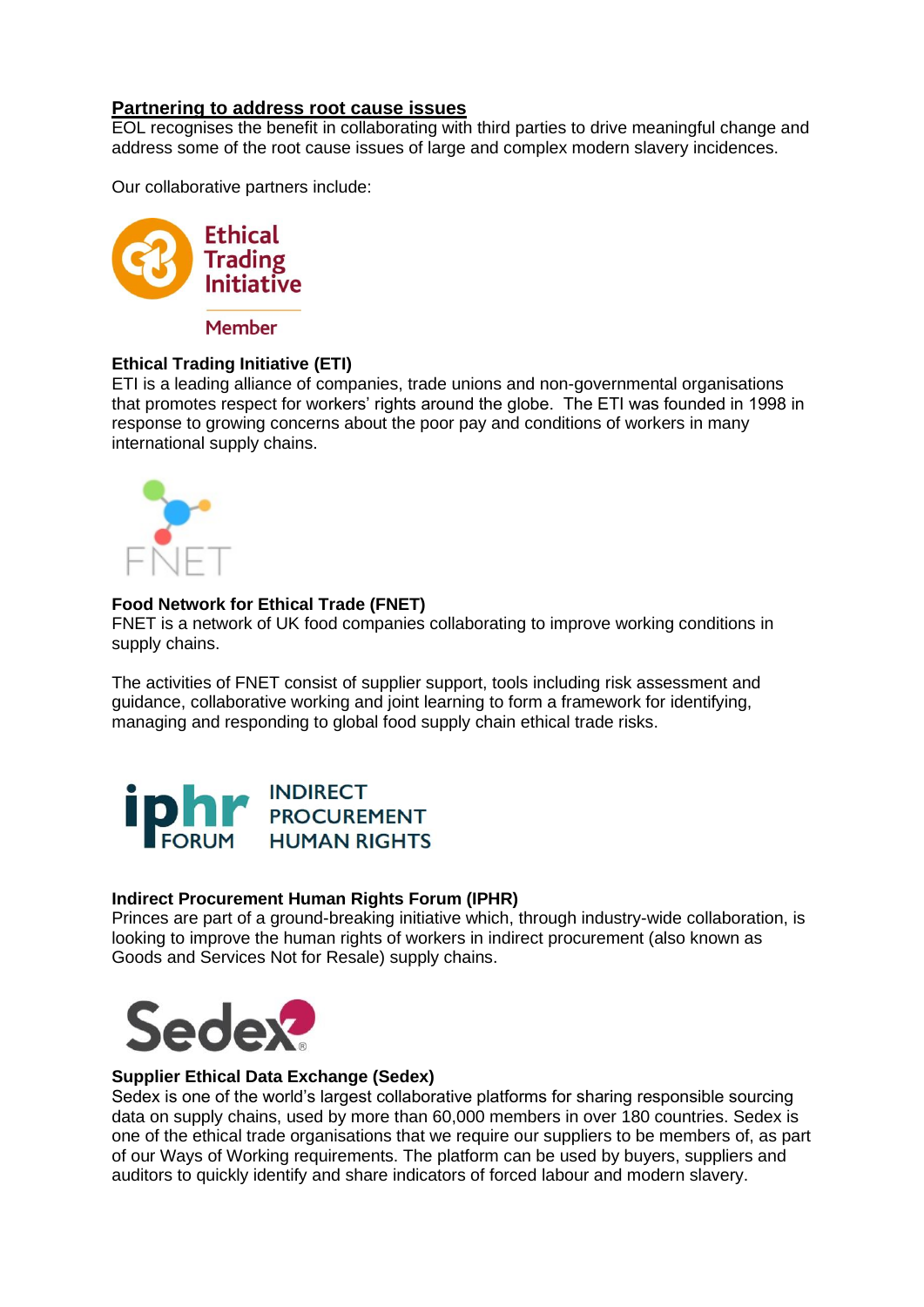## **Training & Awareness Raising**

We understand the importance of building compliance capability across our business, and we are continuing to work hard to embed our approach and engage our employees.

We continue to use the Modern Slavery Act (2015) as an opportunity to embed greater understanding of human rights within our supply chains, and to extend this awareness as far down our supply chain as possible.

Our Code of Conduct training – our way of ensuring that all employees fully understand what is expected of them – is delivered both online and in-person for our colleagues at manufacturing sites.

This training is mandatory and covers all areas of our Code, with specific emphasis on key topics reinforced by scenario-based examples. Our Code of Conduct training is refreshed annually to ensure all materials reflect the latest insights and expectations.

Since 2019 we have promoted the Chartered Institute of Procurement and Supply's (CIPS) Ethics Mark, a certification which requires companies to adopt CIPS Code of Ethics, make a public commitment to sourcing ethically and to train and test all staff responsible for sourcing and management of suppliers.

We were delighted to retain our recognition via the internationally published listing on the CIPS Corporate Ethics Register. In order to achieve this recognition, procurement colleagues have demonstrated their respect and awareness of international standards against criminal conduct, including bribery, corruption, fraud and human rights abuse, protecting Princes from potential supply chain malpractice.

The behaviours learnt from the training can be combined with our supplier management approach to increase the number of purchasing and sourcing decisions which take into account ethical trading and human rights.